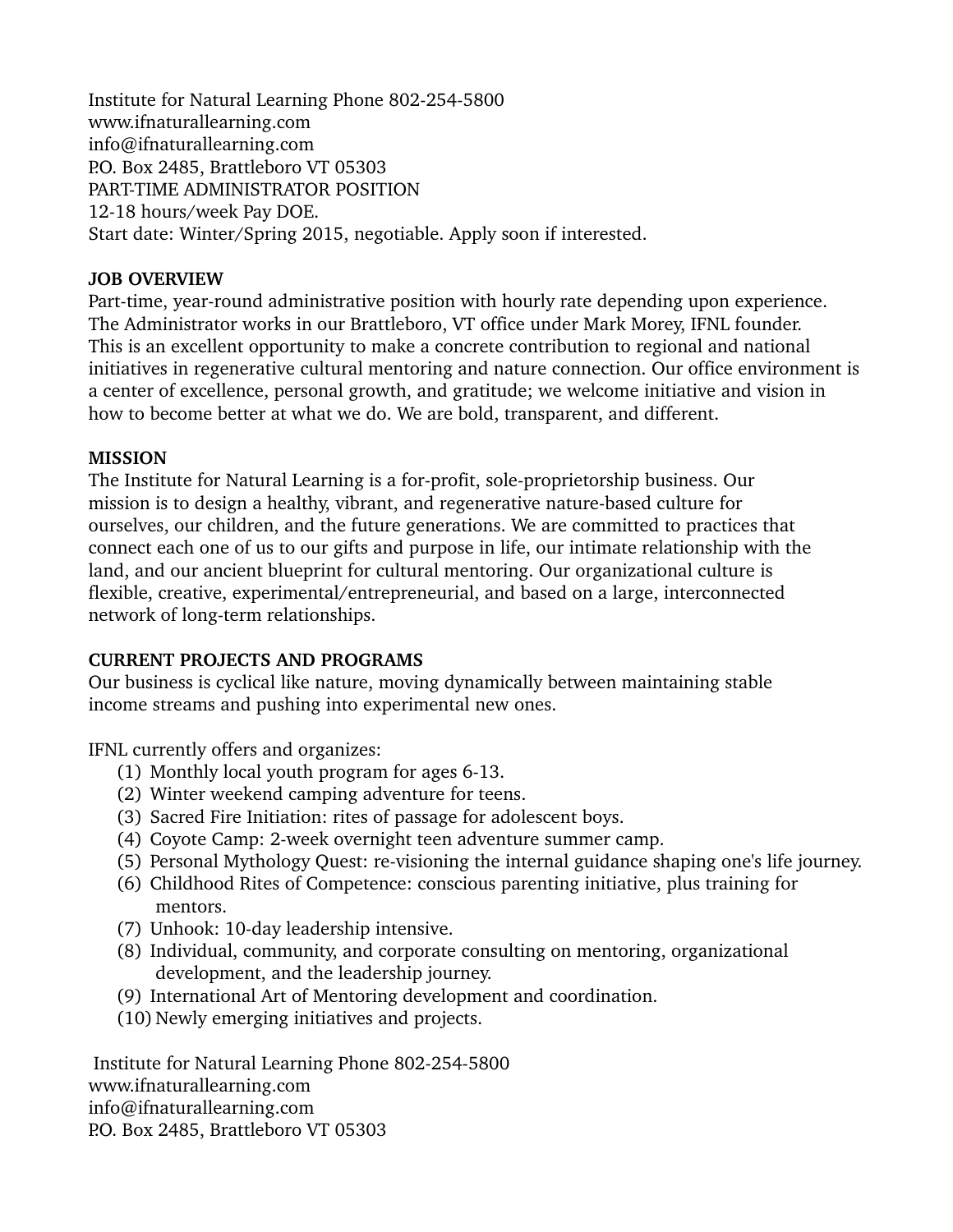### **JOB RESPONSIBILITIES/DUTIES**

- **Overall:** Responsive attention to both a big-picture view and tracking/implementing details, in support of Mark Morey's programs and initiatives.
- **Outreach & communication:** Phone & email communication with potential and current program participants, business/community partners, staff and volunteers, including proactive follow-up and tracking ongoing communications. Physical and electronic mailings, phone outreach, registration, staff communication, and most logistical details for IFNL programs. Electronic newsletters and promotional materials. Coordination and support of staff and volunteers.
- **Finances:** Bookkeeping. Coordination & communication with tax prep and payroll providers. Drafting, updating, and analyzing budgets. Tracking payments and expenditures for programs. Bill-paying & bank deposits.
- **Technology:** Managing IFNL website (Wordpress platform). Setting up electronic newsletters (Mailchimp), forms, surveys, payments, and invoices. Managing data, documents, and email newsletter list. Troubleshooting routine technology problems and coordinating outside tech support as needed.
- **General office admin:** Stocking office supplies, filing, organizing, maintaining calendar.

## **DESIRED QUALIFICATIONS**

- 3+ years of experience participating and/or working in the Art of Mentoring and/or related nature-based programs and initiatives, including program coordinator level experience.
- Facility with a variety of computer applications, including Gmail, Google docs, word processing, spreadsheets, accounting software, and desktop publishing.
- Clear, direct communication and ability to cleanly distinguish observations from judgments.
- Internal resilience and self-sufficiency. Ability to improvise and adapt in dynamic circumstances.
- Ability to manage & track both details and big picture across multiple project timelines.
- Ability to be flexible and creative around change and opportunity.
- Excellent writing, editing, and speaking skills.
- Engaging, connected phone presence.
- Both highly detail-oriented and able to clearly hold the big picture.
- Self-starter w/demonstrated strong initiative and proactive communication.
- Ability to streamline and maintain effective systems of operation and documentation.
- Flexibility to respond to changing conditions, fluctuating programming, and new initiatives.